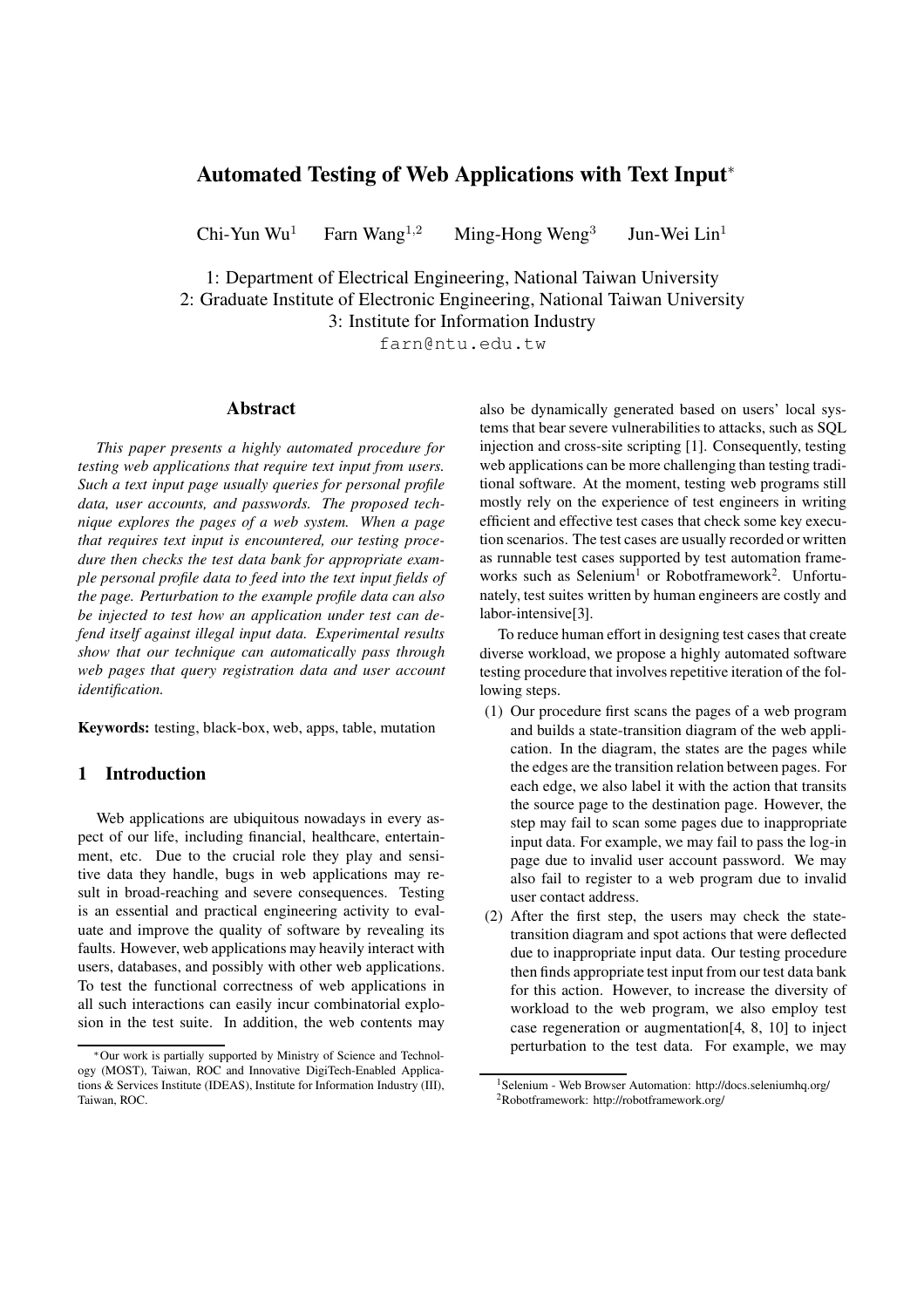change an email address to illegal strings, a birthday string to date expressions in other format. Such mutation should help in testing the defense of the web program against bad input data. After appropriate input data are generated for those deflected actions, we then go back to step (1) to rescan the pages.

Our testing procedure may repeat these two steps until either the testing budget runs out or certain testing adequacy criterion is fulfilled.

Previous studies [2, 9] introduce perturbation to the test input by recombining and reordering test cases to improve the effectiveness and coverage of an original test suite. However, most previous techniques need server-side information such as session variables or database states of the application to perform the regeneration processes, which may limit their application. For example, in acceptance testing[7], testers or users may not have the application's source code. All that they have may be the documents capturing requirements, use cases or business rules, etc., to help them conduct testing to determine if the requirements are met. In contrast, our techniques of introducing test data perturbation is purely black-box and may have general applicability.

The remainder of this paper is organized as follows. Section 2 explains our testing procedure. Section 3 reports our implementation and experiments. Section 4 is the conclusion.

# 2 Testing procedure design

Our goal is to relieve the test engineers of the burden of writing test cases to web programs. Our testing procedure can almost automatically explore webpages and deduce input test data to either test the syntax protection of those test input fields or pass webpages that need complicate user data. In table 1, we show our testing procedure. In the while-loop starting at line 3, we iteratively explore the webpages deeper and deeper from the root page. The whileloop continues until either a webpage crash is detected or the users feel that enough testing has been done.

Line 4 scans all the pages that can be reached under button coverage. In our implementation, we use the popular web-crawler Crawljax<sup>3</sup> [5, 6] to scan all pages. Specifically, Crawljax tries to action every actionables in every visited page to a certain depth of exploration within a time budget. If an action brings about program crashes, the testing procedure exits with the failure report. (See line 5.)

Line 6 builds a finite-state transition diagram to represent the page transition relation of the web application. The edges of the diagram are labelled with the actions for the page transition. Line 7 then identifies those actions (possibly with the help of the users) that did not bring about the

# **Table 1. Testing procedure in the abstract level**

- 1: Query for the url of the web program under test.
- 2: Set the exploration action depth  $d = 1$ .
- 3: while more tests are needed do
- 4: Scan the web program with depth d.
- 5: **if** some page carshes **then** report the action sequence that leads to the crash and exit. end if
- 6: Construct the state-transition diagram out of the actions to all pages scanned in this iteration.
- 7: for every action that did not end up in an expected page due to inappropriate input data do
- 8: Randomly choose a user profile example in our test data bank.
- 9: Add action rules that use appropriate test input data from the chosen example.
- 10: end for
- 11: Increment  $d$  by 1.
- 12: end while

expected response page. For example, a failed login action or a failed submission of registration data may lead us to a warning page. This is the only step that our testing procedure needs dynamic human intervention. Here the users need let us know which actions do not result in the expected response pages. Then if the source page of an action needs several lines of text input, the testing procedure turns to our test data bank for the new input data when the page is encountered again in the next round of the while-loop.

#### 2.1 Brief review of Crawljax

Crawljax [5, 6] is a novel crawler that can handle web applications with JavaScript and dynamic DOM structure in webpages. Such web programs are also called AJAX applications. Crawljax automatically and dynamically analyzes page state changes of dynamic web applications in web browsers. It triggers page transitions by scanning the DOM trees, recognizing candidate actionable elements that are capable of changing the state, and then firing the actionables. With successive actions, Crawljax incrementally infers a state-transition diagram of an AJAX application. In such a diagram, the states are the pages with DOM trees while the edges are actions that transit from one page to another.

Crawljax allows its users to control navigation through the webpages by specifying exploration depth, time budget, and action rules. For example, a user may specify what action to take when certain buttons are recognized. A user

<sup>3</sup>http://crawljax.com/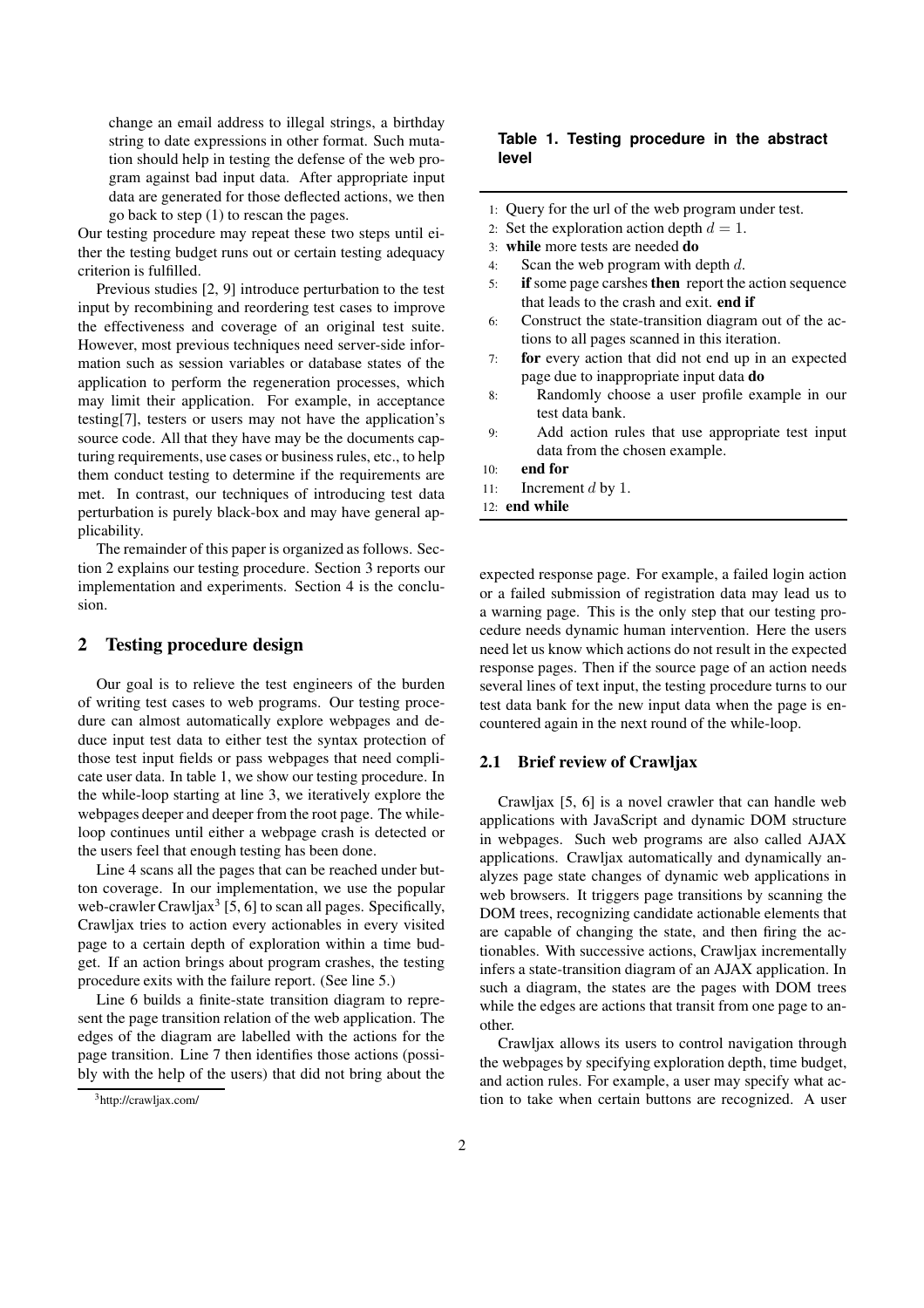may also specify what data to fill in when certain data fields appear. In this work, we use the Crawljax-inferred diagrams to identify actions that do not end up with expected responses due to inappropriate test input data. Then we use our test data bank to prepare appropriate test input data so that an expected response may occur.

# 2.2 Preparation of test data bank

The actionables in a webpage may not be simple clickable buttons. Options and text input may also very well appear. Especially, many web applications require the users to register and then latter login with a valid account and a matching password. In this work, we focus on these two types of text input. We prepare a test data bank. Each element of the test data bank is a valid example of user profile data, including the first name, the last name, the birthday, the mailing address, the email addresses, the phone numbers, account name, password, and etc. When we need appropriate text input data to pass a page for expected response, we select a user profile data example in the test data bank and add action rules to Crawljax so that when this page is encountered again in the next iteration of the while-loop from line 3 in table 1, appropriate text input data can be selected from this example user profile data. For example, if we see some text input field with keywords like phone numbers or mobile numbers, we will use the phone number items from the chosen example to fill in.

In case, the testing procedure cannot decide the appropriate input data for certain text input fields, it simply uses random strings.

# 2.3 Injection of perturbation to test input data

Traditional load testing projects use the same test scripts to create huge workload to bombard an app under test. Recently there are papers for techniques to diversify the test scripts in the hope of revealing more functional deficiencies of the applications[2, 7, 9]. For example, Ammann and Offutt suggested many mutation operators to input values that are likely to reveal typical program bugs [3]. In this work, we adopted the following mutation operations to test input data from the test data bank so as to increase the probability to reveal bugs.

(1) *Mutation to boundary values*: Empirically, values near the boundary of the input value ranges are likely to expose bugs. For example, NULL strings for text input may trigger bugs when a program interface module does not carefully check for simple anomalies in the user input.

Similarly, very long strings to text input, random punctuations to text input, negative numbers to integer input, extreme large numbers to integer input, and etc., may also trigger bugs when the program interface module is not carefully designed.

- (2) *Input Value Changes for Breaking HTML Documents*: Another source of inspiration is the special operating domain of web programs. The user-interface of web programs are in HTML format and runs on a stateless protocol (i.e. HTTP). Data input to web applications may be processed and used for the construction of the next web-page. As a result, text input with specific patterns may later be mistakenly interpreted as HTML tags in the following web page. One suggestion from the literature is to insert string " $\geq$ " to text input to check whether the web application would interpret the string as the boundary of two tags since HTML documents use '<' and '>' to respectively start and end tags.
- (3) *Input Value Changes as Security Attacks*: Security attacks to web applications are also very common these days. In fact, security testing is itself a hot research area, and also raises specific concerns for testing web applications. The common patterns adopted in security test cases can also be useful in introducing perturbations to input test cases in this work. We adopted one such technique, i.e., SQL injection. SQL is the acronym for Structured Query Language and is a de facto standard language for processing databases underlying the servers-side of many web programs. For example, if the text input in an original test case involves the following SQL query:

```
SELECT username FROM adminusers
where username='admin' AND
     password='admin'
```
We may design a mutation operator that changes the query to the following:

SELECT username FROM adminusers where username='admin' AND password='' OR '1'='1'

The original SQL only selects the record with correct combination of username and password. The varied SQL selects all usernames from the table adminuser. Such a change may then create a test case that test with unauthorized database accesses.

### 3 Implementation and experiment

We have endeavored to implement our testing procedure on top of Crawljax and carried out experiments. The implementation is on a VMWare running Ubuntu 14.04.1 and Linux version 3.13.0. The CPU of the server is Intel $(R)$ Core(TM) i7/2.80GHz with 3G memory. The browser is Mozilla Firefox 31.0.

We have passed the testing of several web programs with account control, user registration data pages, and tens of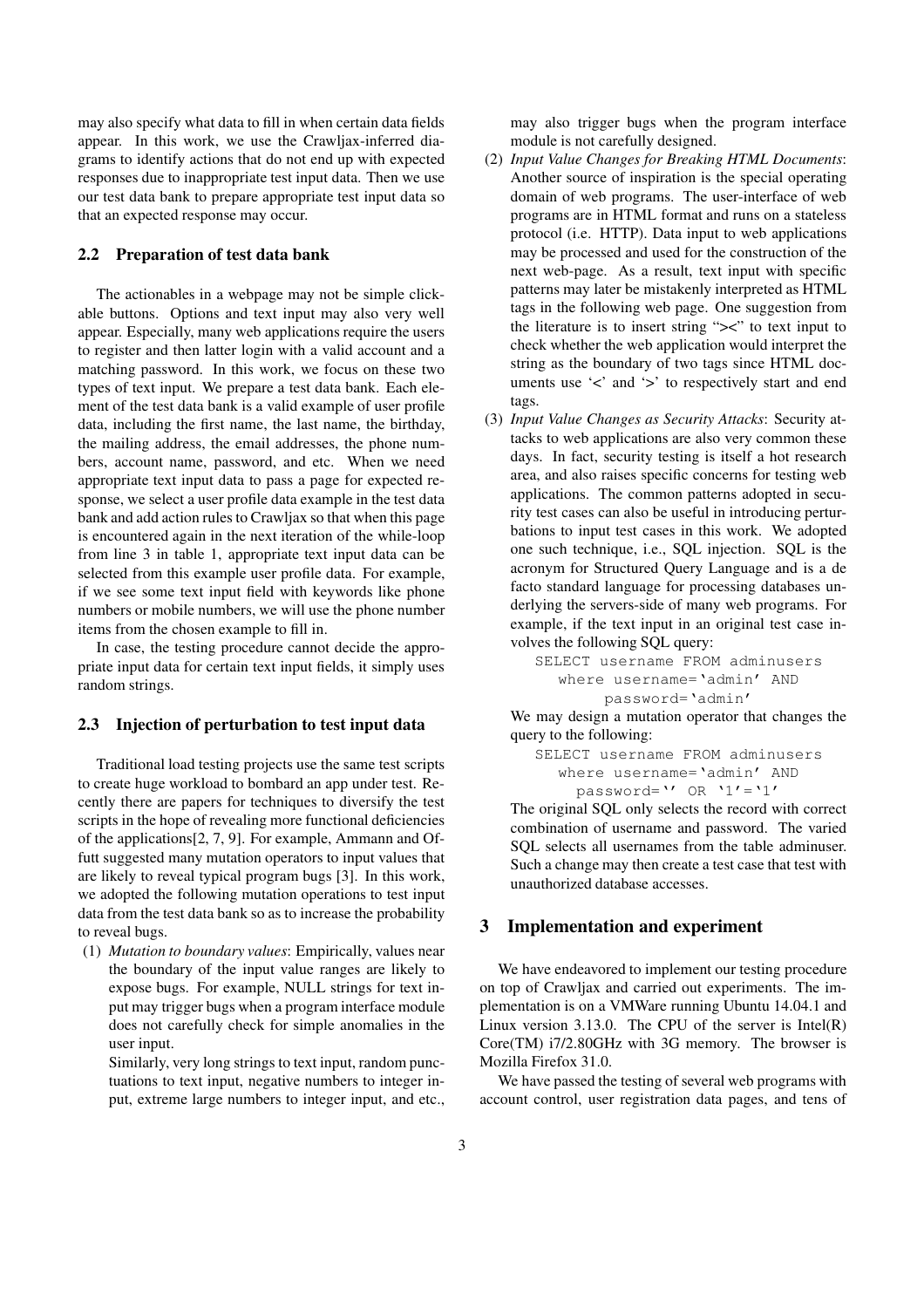pages, and more than 30 actionable items in a page.

### 3.1 An example web app

In the following, we use a small example web program to explain our experiment. The example is a web program called "*Dine Out Together*" which allows users to register for free, find restaurants, and people to dine out together and make friends with. The main page snapshot is shown in figure  $1(a)$ . The four images in the lower half are respectively for registration, finding people to dine out with, finding restaurants, and exit. Figure 1(b) are the page for filling in registration data. After a successful registration, the page in figure  $1(c)$  notifies the users of the completion of a successful registration. Figure 1(d) and (e) respectively show the pages for the members that can be invited to dine out and the registered restaurants.

#### 3.2 Experiment

Figure 2(a) shows the page-transition diagram of the app after exploration with depth of one action. This diagram was generated by Crawljax by setting the exploration depth to 1 and time budget to 20 minutes. Apparently at this stage, we did not see a page that really need text input data. But neither have we actioned on every actionable in all visited pages. Thus we need to explore the pages with action depth  $= 2$ . That is, we need to execute the while-loop at line 3 in table 1 one more time.

Figure 2(b) shows the page transition diagram after exploration with depth  $= 2$ . In this exploration, after state 1, we can go to state 2 which is the page for registration data input. Since there is no specific action rule to guide the test input, it is very likely that the test input action may result in registration failure if the web program implements a strict syntax checking of the member names, birthdays, email addresses, phone numbers, etc. Luckily our testing procedure stops exploration from state 2 which is at action depth 2. Then line 7 in table 1 will add action rules to Crawljax so that in the 3rd round, our testing procedure knows what texts to fill in for the text input fields of state 2 and can successfully pass state 2 and gets to state 3 in the page-transition diagram of figure 2(c).

#### 3.3 Discussion

In our experiment, we did not modify the source code of Crawljax. Then it is clear that for web programs with a lot of actionable items in each page, the exploration of all dynamic pages can easily become combinatorially explosive and hence out of reach. In the future, it may also be important to use coverage techniques that can help us in avoiding taking the same actions repeatedly.



(c) page of restaurants